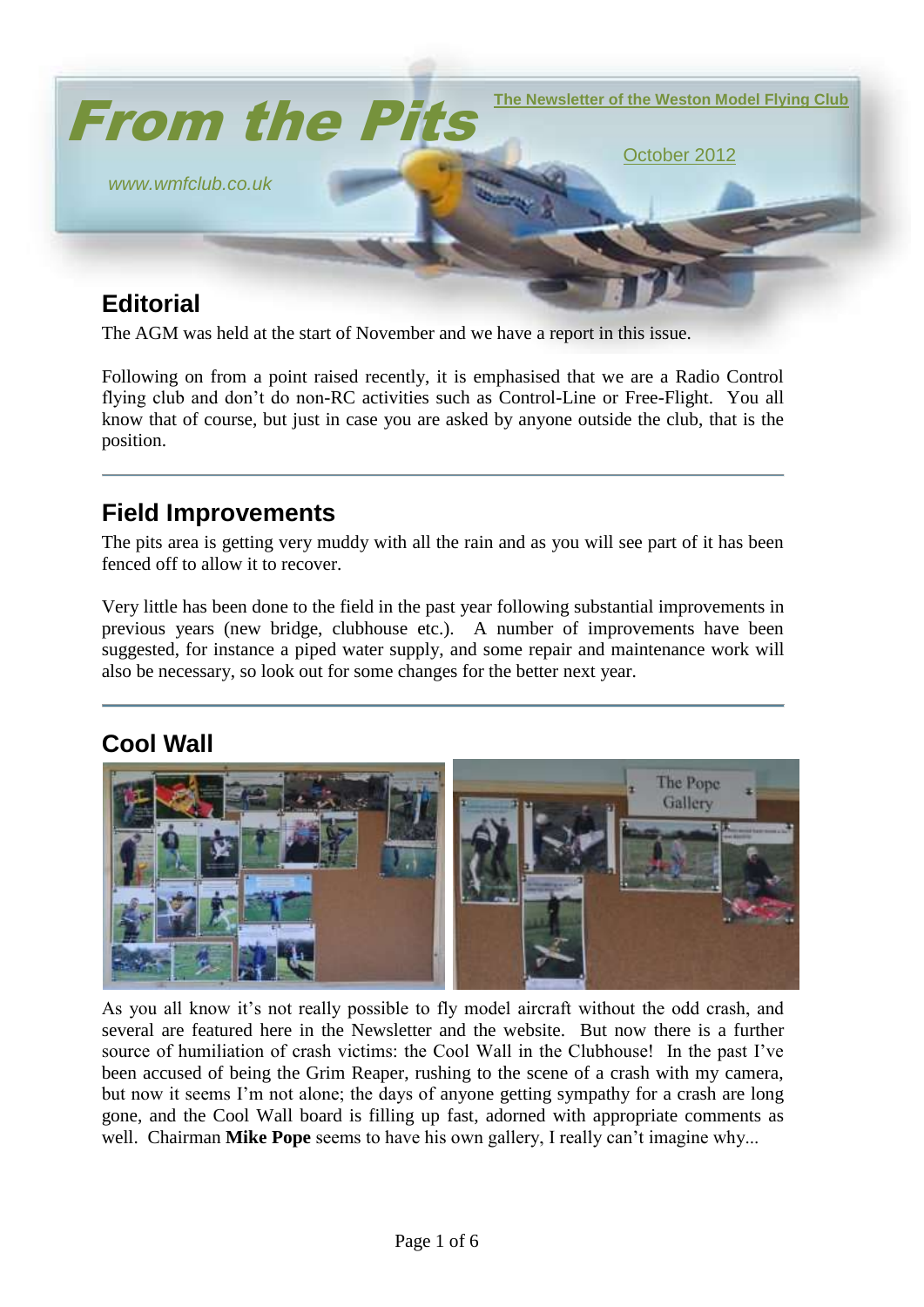## **AGM Report**

The AGM was held on Thursday 1<sup>st</sup> November at the Memorial Hall.

#### *2013 Club Fees*

The club fees have been increased by £3 for adults and £2 for OAPs, in order to ensure the club's continued growth and improved facilities, especially bearing in mind the new improvements mentioned on the previous page. This year the BMFA has increased their fees by £1 for seniors (adults and OAPs) and juniors which is reflected in the table below.

| <b>Membership Type</b>   | Club | <b>RMFA</b> | <b>Total</b> |
|--------------------------|------|-------------|--------------|
| Adult members            | f82  | £32         | £114         |
| $OAPs$ (65 & over)       | £67  | £32         | £99          |
| Juniors (below 18 years) |      | £17         | £17          |

#### *2012 Committee*

The main change this year is that **Trish Beacham** is the new Social Secretary, replacing **Ron Bebe**. Many thanks to Ron for his hard work in the past. There are also some new faces in **Alan Tanner** and **Alex Hudson** as Committee Members.

| <b>Title</b>                                  | <b>Name</b>           | <b>Phone</b> | <b>Email Address</b>           |
|-----------------------------------------------|-----------------------|--------------|--------------------------------|
| President                                     | Robin Muir            | 01275 844046 | robinmuir.homestead@virgin.net |
| Chairman                                      | Mike Pope             | 01934 516869 | mikepope@talktalk.net          |
| Vice Chairman,<br><b>Chief Safety Officer</b> | Dave Beacham          | 07934 661241 | db9456@btinternet.com          |
| Secretary                                     | Tom Flynn             | 01934 518636 | flynnthomas@sky.com            |
| Treasurer                                     | Pete Gifford          | 01934 519027 | p_gifford61@hotmail.com        |
| Membership Sec                                | Pete Richards         | 01275 852126 | louise.richards2@tesco.net     |
| Social Secretary                              | <b>Trish Beacham</b>  | 01934 414689 | db9456@btinternet.com          |
| <b>Committee Member</b>                       | Ian Armstrong         | 07818 861580 | ian@ia42.com                   |
| <b>Committee Member</b>                       | <b>Mike Barnett</b>   | 01934 627863 | postmaster@heliboy.plus.com    |
| <b>Committee Member</b>                       | <b>Alan Tanner</b>    | 01934 524011 | alanjtanner@btinternet.com     |
| <b>Committee Member</b>                       | Alex Hudson           | 07799 043642 | hdsnlx@yahoo.co.uk             |
| <b>Committee Member</b>                       | <b>Ivan Steerment</b> | 07775 981677 | isteerment@gmail.com           |

#### *Safety Officers*

The safety officers are:

| Mike Adams  | Mike Barnett | Dave Beacham   Jamie Cuff |  |
|-------------|--------------|---------------------------|--|
| Alex Hudson | Mike Pope    | Alan Tanner               |  |

#### *Other Points*

A bouquet of flowers was presented to **Trish Beacham** for her tireless work making cups of tea for thirsty fliers at the field! **Dave Beacham** was voted Clubman of the Year, with **Rob Sloan** as the Most Improved Flier. Well done to all.

The raffle prize of a Jupiter ARTF was won by **Paul Rogers**.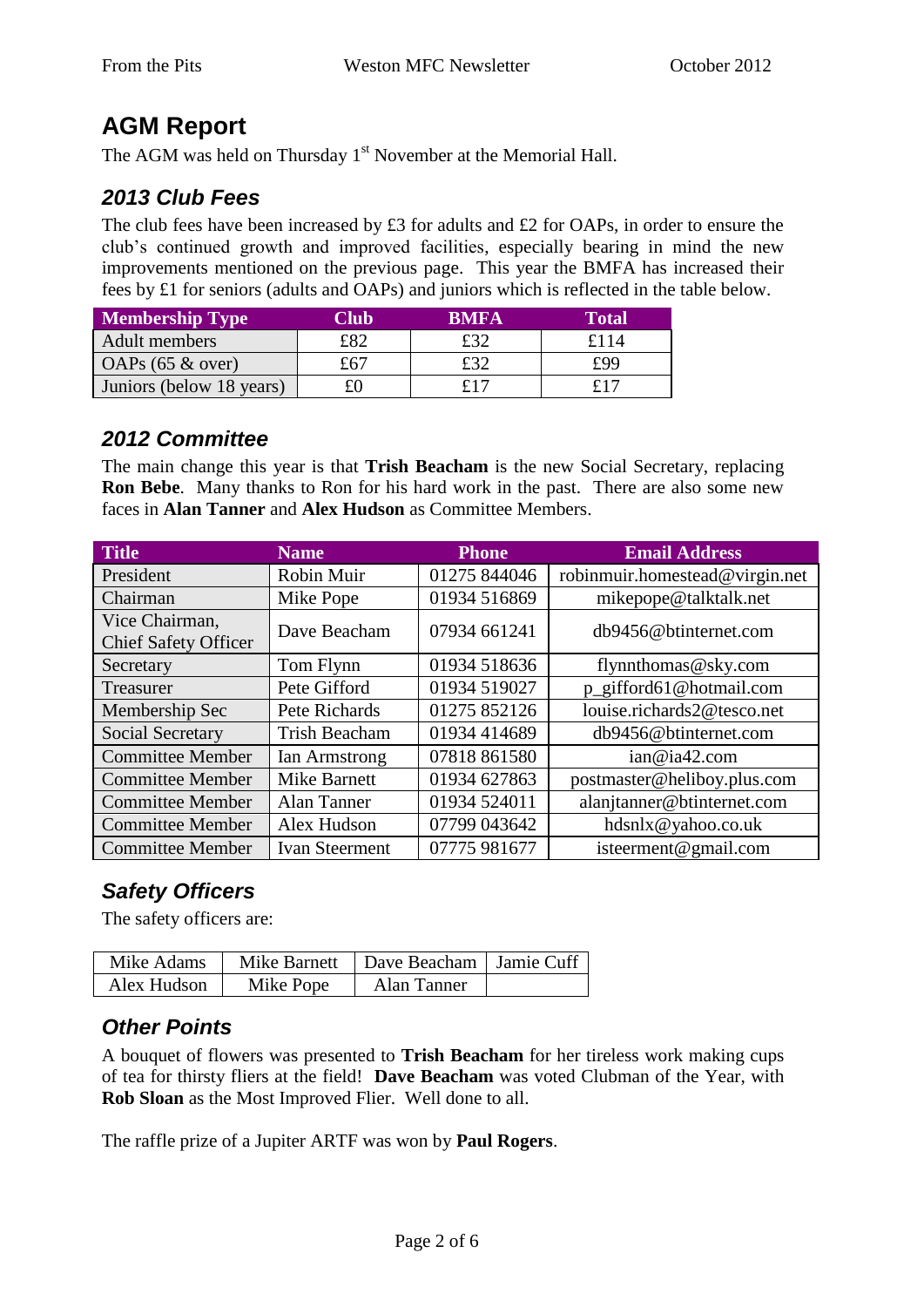## **Air Cadets Day**

Most of the youngsters who have joined the club in past years have not stayed long, but the one exception is of course **Will Richards**, who has been a regular here since the age of ten. Will is now a member of Nailsea Air Cadets and has obviously inspired them to find out what model flying is all about.

Organised by Will's dad **Pete Richards**, the club put on a day's introduction to model



flying for the cadets. On Sunday  $7<sup>th</sup>$  October ten cadets (besides Will) turned up with three helpers for an afternoon's flying. Four trainers with buddy-boxes were laid on, and the cadets were able to have several sessions flying each.

Ivan kindly ran the BBQ again, and about 25 club members turned up to help and give support. **John Harris** from the South-West BMFA also came along to help and brought a trainer, but it became a victim of a dead battery! And **Dave Tremelling**'s trainer was also lost to a failed wing mounting.

**Alex Hudson** brought along his jet, and although it is too big to fly from our field, Alex gave demonstrations of the power available (32lbs of thrust makes it rather difficult to hold!)





All the cadets and helpers enjoyed the day and it's quite likely that another may be held next year.



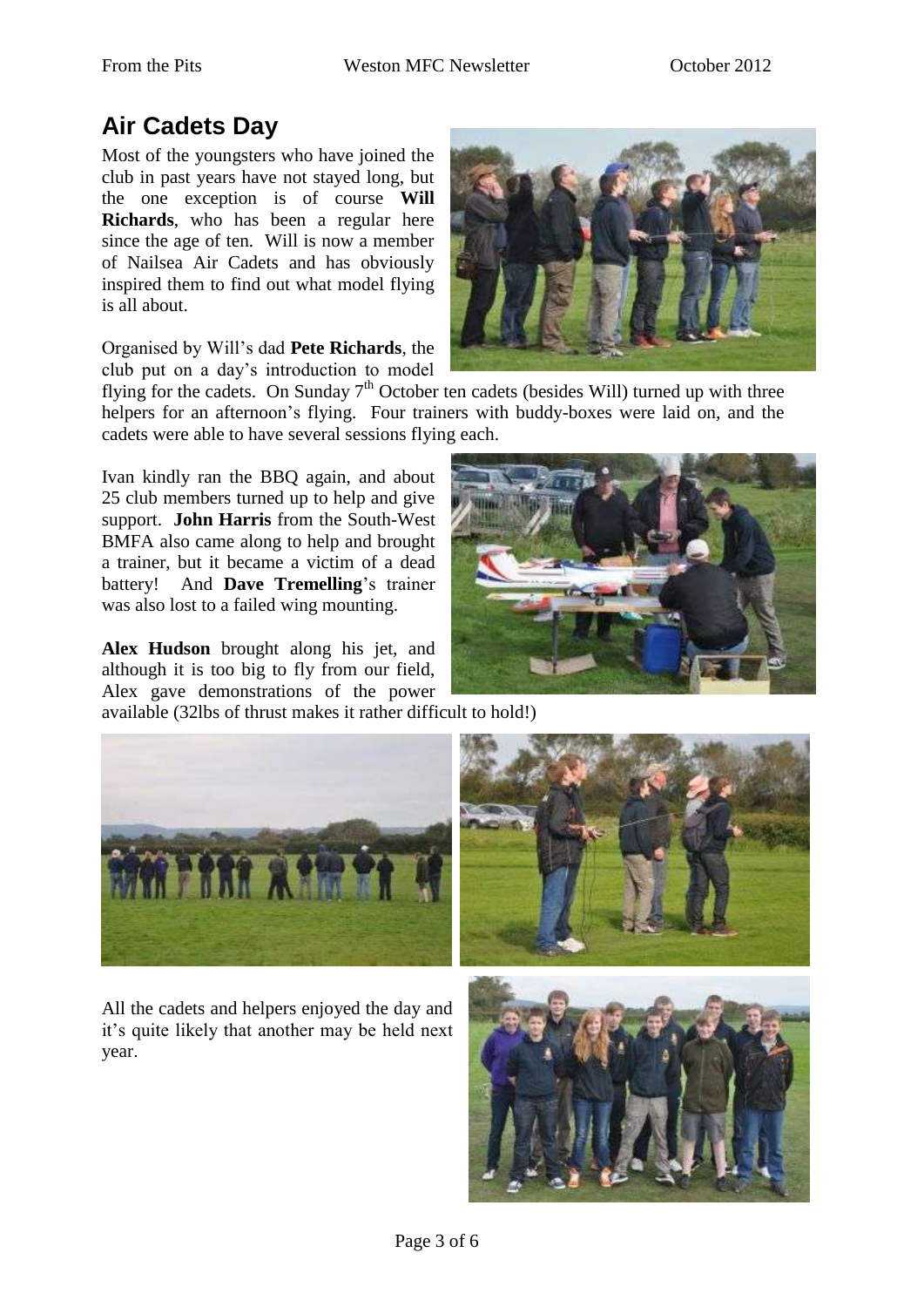# **Battery Charger**

For some time now we have had a battery charging station in the end of the clubhouse, consisting of a lead-acid battery charged by a solar panel. This was originally intended for the club trainer, and although anyone else is allowed to use it, you should note that it cannot cope with heavy use, especially when there hasn't been much sunshine to recharge it, and several times recently it has been run flat. So please charge your batteries at home, or from your car or your own lead-acid battery, and only use the club facility if there is no alternative.

## **Woodspring Wings 2013**

Once again WMFC are joining with Woodspring Wings club in putting on the WW show on July  $6<sup>th</sup>$  &  $7<sup>th</sup>$  next year. Planning has already started with a meeting in October and the next is on Wednesday 5<sup>th</sup> December, 8pm at the Prince of Orange in Yatton if anyone else wants to get involved at this stage. We'll be approaching everyone sooner or later!

## **Gone Fishing!**



Our AeroLoop came in handy again as Paul Rogers' Cub only just cleared the rhyne but was not accessible from the field.

#### **Seen at the Field**

On Saturday  $29<sup>th</sup>$  September, Vulcan XH558, the last flying example which has been privately restored, flew over our field on its last outing for 2012. Currently there are doubts over its future in the air due to expense and the lack of spares, so those of us who were there may well have been among the last to see it flying. You can



keep up with the latest situation at www.vulcantothesky.org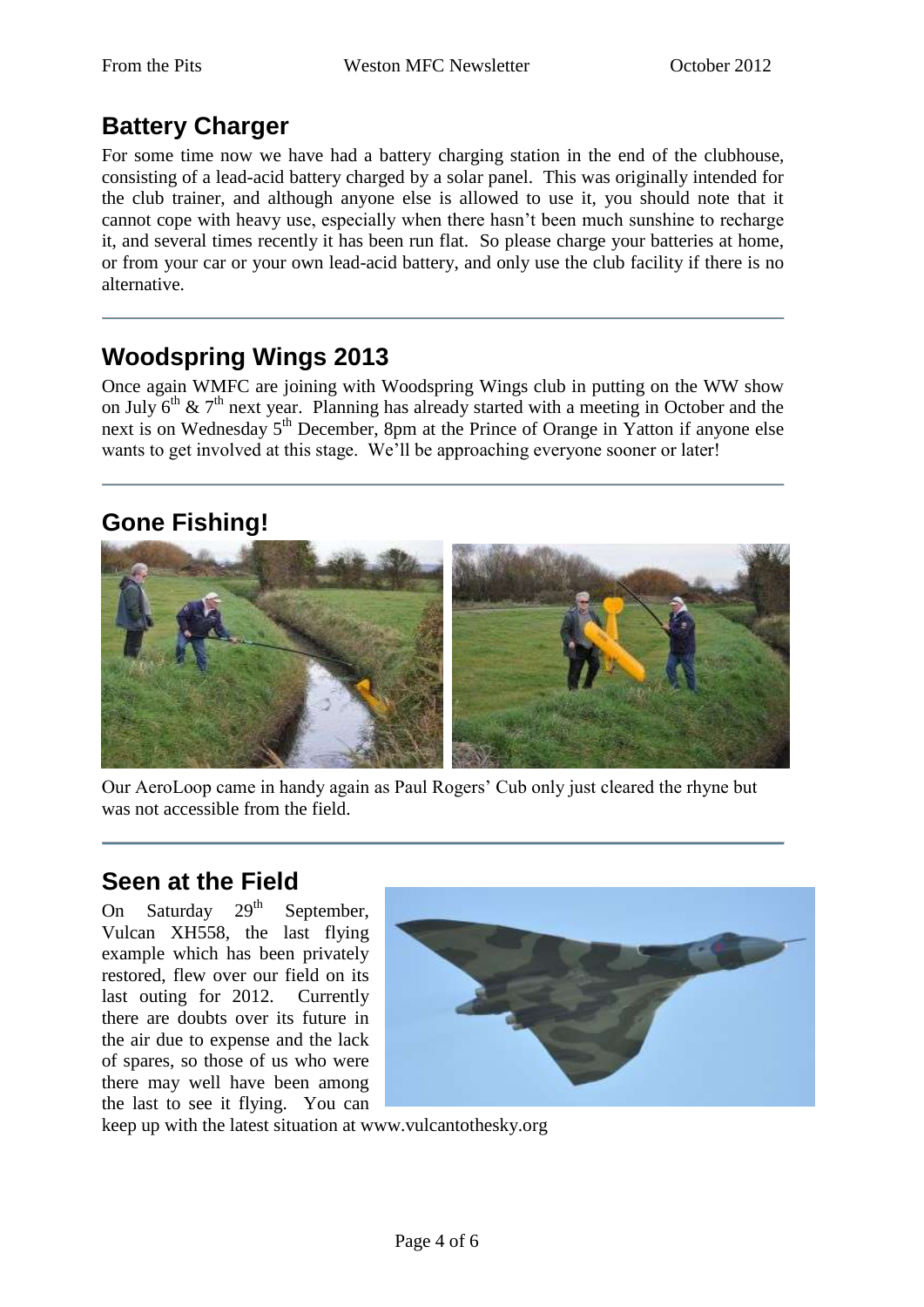# **From the Workshop**

#### **Polikarpov I-15**

Most of you know that I'm rather partial to scale biplanes. So as it's been a while since the last one I've started another. The Polikarpov I-15 has been on my list of favourites for a while because of its rather unusual gull-wing, but I'd never been able to find a plan. Eventually however I saw a plan of the I-15bis (bis meaning new) which was a development of the I-15 without the gullwing and with a longer cylindrical cowl. Simpler but less interesting, but I decided to build it anyway.

When the plan arrived it seemed OK at first, but on closer inspection turned out to be perhaps the worst drawn plan I'd ever seen; almost every dimension was different, formers were not square to the centreline and not even symmetric etc. Basically, if I'd cut out parts as per the plan nothing would have fitted at all, not to mention the numerous scale inaccuracies.

So I started re-drawing parts of it, until I

realised that as I was effectively drawing my own plan anyway I might as well do the I-15

that I wanted in the first place. So that's what I'm now doing, with the bought plan relegated to the bin and with the help of some drawings (with text in Russian!) found on the Internet.

So far I've built all the tail surfaces and lower wing, and I'm just starting on the top wing and fuselage. Scale will be 1/6 giving a span of 1.625m or 64", and it will be powered by a Laser 150.

#### *Full Size*

The I-15 from the Soviet Polikarpov design bureau appeared in the mid-1930s, a contemporary of the RAF's Gladiator. It saw service in the Spanish civil war where it was supplied to the Republicans but many were captured and used by the other side as well. As well as the gull-wing which earned it its Russian nickname of 'Chaika' (seagull) its other characteristic was the very short stubby fuselage which led to its Spanish nickname 'Chato' (pug-nose).

None survive today although there is a replica in a Spanish museum, so detail photos are somewhat rare. The one shown above is in Spanish markings although I'll probably do mine in Soviet Air Force colours.